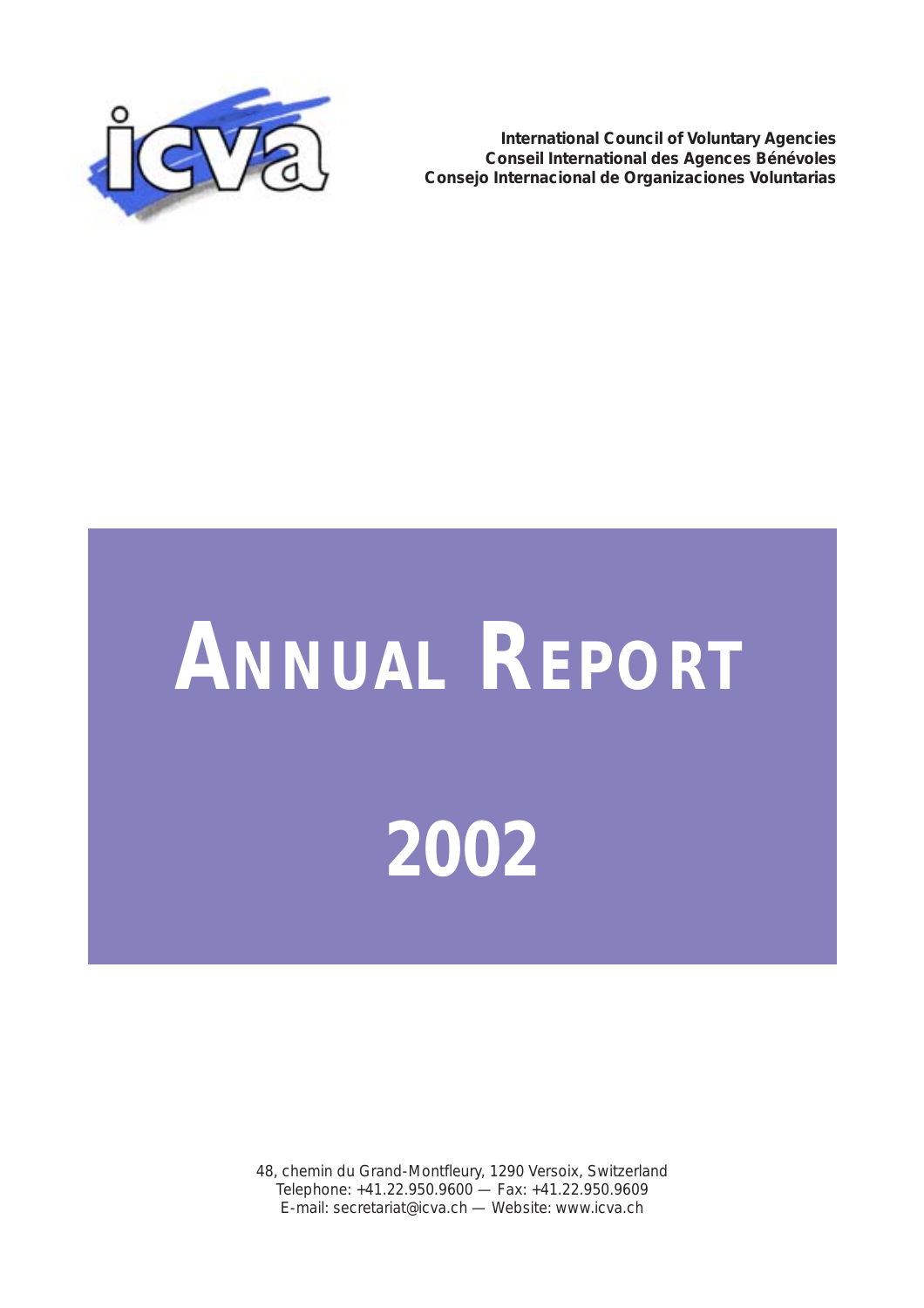# **ICVA MISSION STATEMENT**

## *Adopted by the 12th ICVA General Assembly, February 2003*

## **ICVA – AN ADVOCACY ALLIANCE FOR HUMANITARIAN ACTION**

*The International Council of Voluntary Agencies (ICVA) is a non-profit global association of non-governmental organisations that works as a collective body, to promote, and advocate for, human rights and a humanitarian perspective in global debates and responses. The heart of the ICVA mission is to support NGOs to protect and assist people in need, to address the causes of their plight, and to act as a channel for translating patterns and trends into advocacy.*

*ICVA seeks to strengthen NGOs as part of civil society, through the relationships among member organisations from around the world. It facilitates the sharing and creative use of practical experience and strategies to promote and protect human rights, including those of refugees and displaced peoples, and to provide humanitarian assistance from the perspective of justice and sustainable development. ICVA fosters partnerships among agencies for the sharing and dissemination of information to attain consensus among member agencies on prioritised issues in order to effect change, particularly at the international level.*

*ICVA advocates vis-à-vis governments and international agencies for a strong NGO role in efforts to secure human rights, prevent conflicts, prepare for disasters, and improve humanitarian responses to distressed populations. Through its cooperative and catalytic nature, it gathers and exchanges information and raises awareness on the most vital matters of humanitarian concern before policy-making bodies.*

*ICVA has been in existence since 1962. It works to secure the commitment of the world community to address injustice, ensure dignity and rights, and promote international strategies that attend to human needs. Today's NGO members are strengthened in their missions to provide global assistance through the power and persuasion of the ICVA alliance. Tomorrow's members will continue to enrich the network with experience and opinion and will strengthen the impact of this alliance in bringing about a just world.*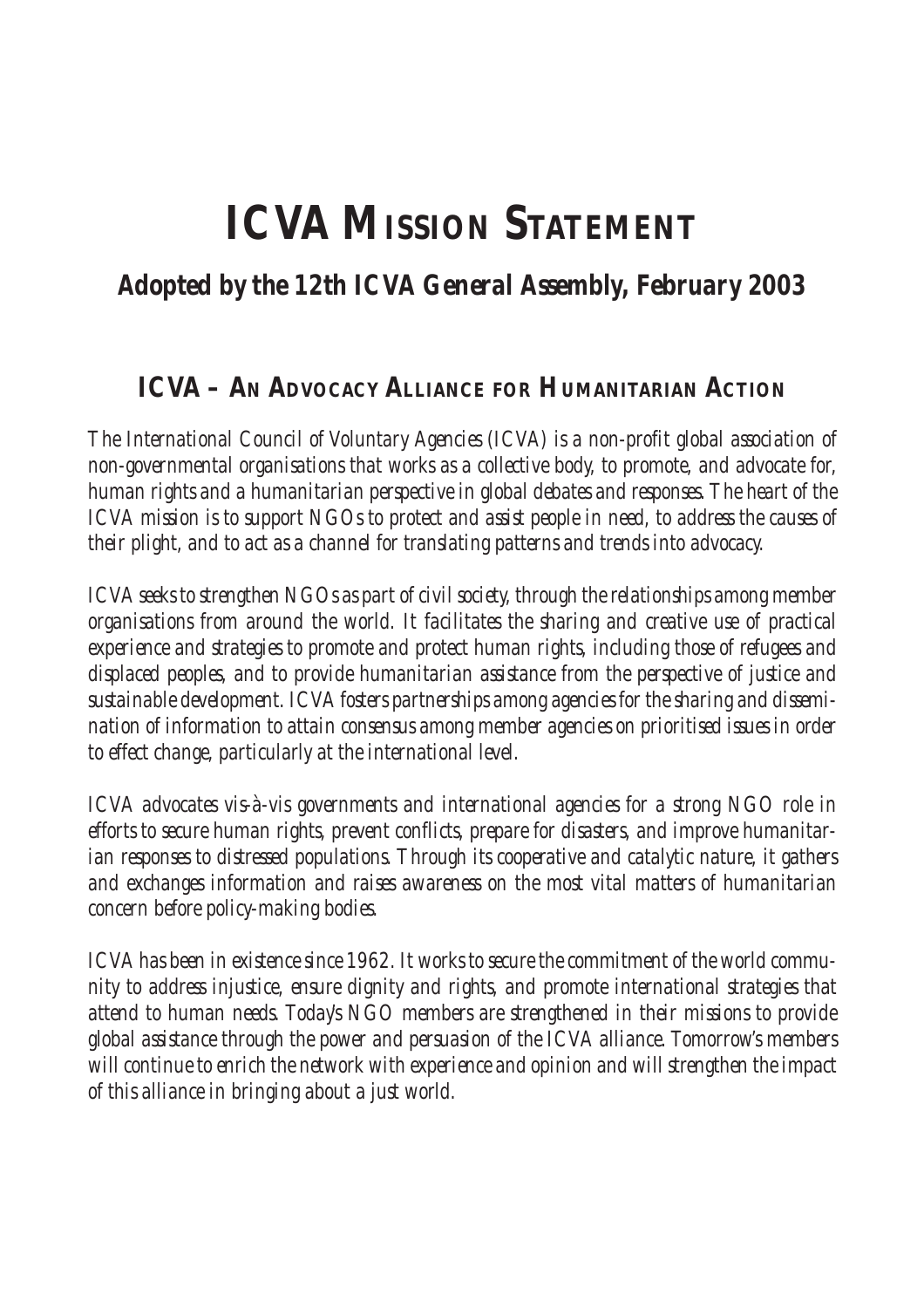# **CONTENTS**

- ICVA Mission Statement
- ICVA Members in 2002
- Foreword from the ICVA Chair
- Field-based NGOs Need to Coordinate on Policy and Advocacy
- The Challenges of Combating Sexual Abuse
- *Talk Back*
- Finances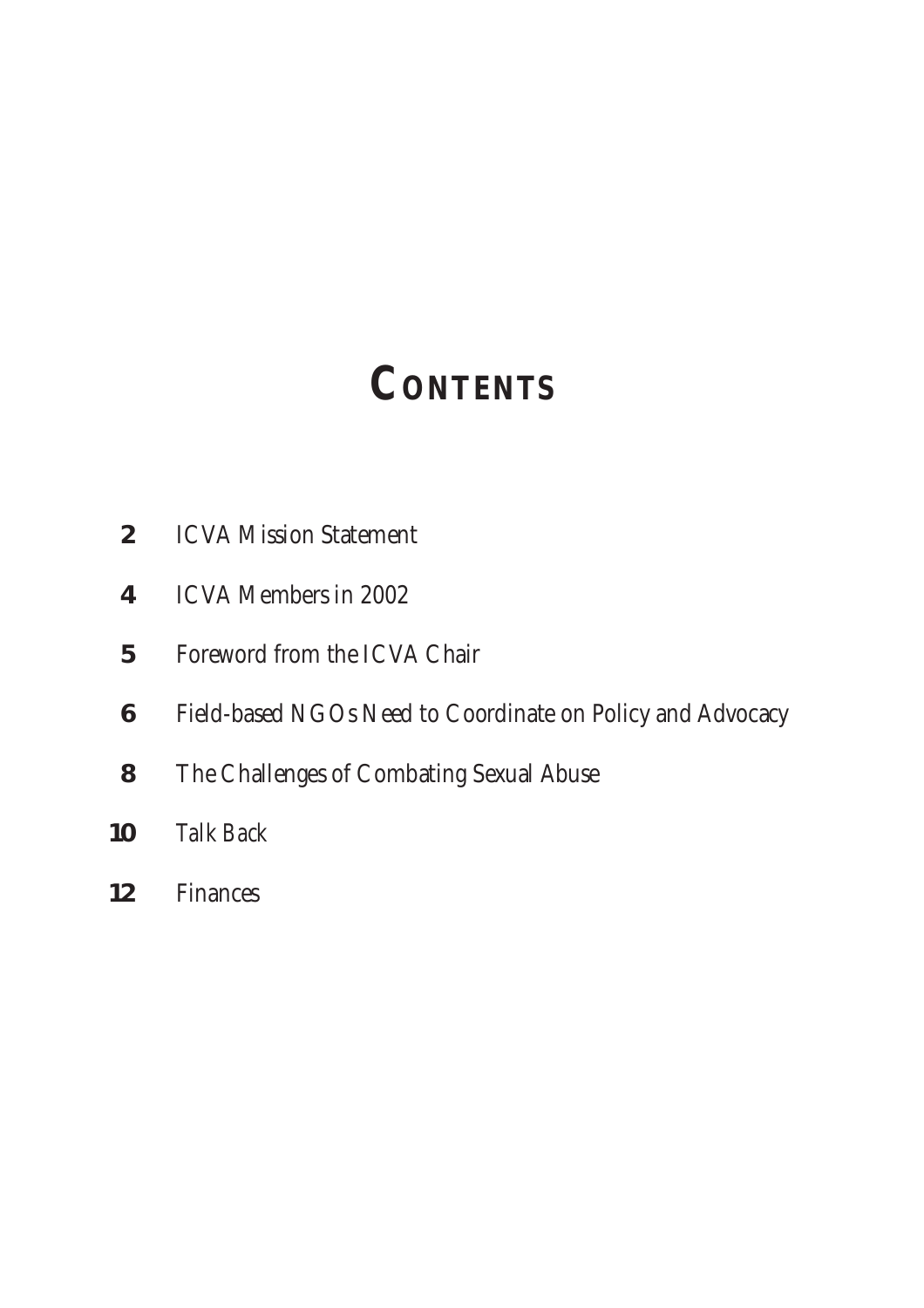# **ICVA MEMBERS IN 2002**

- ♦ ACTIONAID, *UK*
- ♦ Adventist Development and Relief Agency International (ADRA)
- ♦ Afghan NGOs Coordination Bureau (ANCB)
- ♦ Africa Humanitarian Action (AHA), *Ethiopia*
- ♦ African Council for Adult and Continuing Education (ARCACE), *Kenya*
- ♦ African Refugee Foundation (AREF), *Nigeria*
- ♦ All Africa Conference of Churches (AACC), *Kenya*
- ♦ AMEL Association (Lebanese Association for Popular Action) (AMEL)
- ♦ American Joint Distribution Committee (AJDC)
- ♦ Anatolian Development Foundation (ADF), *Turkey*
- ♦ Asian Institute for Rural Development (AIRD), *India*
- ♦ ASF-Dansk Folkejhaelp (Danish People's Aid), *Denmark*
- ♦ Asociacion Nacional de Centros de Investigacion, Promocion Social y Desarollo (ANC), *Peru*
- ♦ Association Béninoise de Lutte Contre la Faim et la Misère du Peuple (ASCOFAM), *Benin*
- ♦ Association for Sarva Seva Farms (ASSEFA), *India*
- ♦ Association of Development Agencies in Bangladesh (ADAB)
- ♦ Association of Voluntary Agencies for Rural Development (AVARD), *India*
- ♦ Australian Council for Overseas Aid (ACFOA)
- ♦ British Refugee Council (BRC)
- ♦ Burmese Border Consortium (BBC), *Thailand*
- ♦ Canadian Council for Refugees (CCR)
- ♦ CARE
- ♦ Caritas Internationalis
- ♦ Chinese Refugees' Relief Association (CRRA), *Taiwan*
- ♦ Church World Service (CWS), *USA*
- ♦ Christian Relief and Development Association (CRDA), *Ethiopia*
- ♦ Confederation of Environmental and Development NGOs of Central Africa (CONGAC), *Cameroon*
- ♦ Consejo de Instituciones de Desarrollo (COINDE), *Guatemala*
- ♦ Danish Refugee Council (DRC)
- ♦ Disaster Mitigation Institute (DMI), *India*
- ♦ European Partnership of Relief Organisations (EPRO)
- ♦ EMO-BARAKA, Union Pour la Promotion du Paysan (EMO-BARAKA), *Burundi*
- ♦ Federacion de Organismos No Gubernamentales de Nicaragua (FONG)
- ♦ Fundacion Augusto Cesar Sandino (FACS), *Nicaragua*
- ♦ General Union of Voluntary Societies (GUVS), *Jordan*
- ♦ Human Appeal International (HAI), *United Arab Emirates*
- ♦ Humanitaere Nothilfeprogramme Weltweit (Humanitarian Cargo Carriers) (HCC), *Germany*
- ◆ Indian Institute of Youth and Development (IIYD)<br>◆ Individuell Människohiäln (Swedish Organisatio
- ♦ Individuell Människohjälp (Swedish Organisation for Individual Relief) (IM)
- ♦ INTERACTION (American Council for Voluntary International Action)
- InterAid International (IAI), *Switzerland*
- International Catholic Migration Commission (ICMC)
- ♦ International Islamic Relief Organisation (IIRO), *Saudi Arabia*
- ♦ International Rescue Committee (IRC)
- ♦ International Save the Children Alliance
- ♦ Islamic Relief Agency (ISRA), *Sudan*
- Italian Consortium of Solidarity (ICS)
- ♦ Jesuit Refugee Service (JRS)
- The Jordanian Hashemite Fund for Human Development (JOHUD), *Jordan*
- Lawyers' Committee for Human Rights (LCHR), *USA*
- ♦ Lebanese NGO Forum (LNF)
- ♦ Liaison Unit of Non-Governmental Organisations of Seychelles (LUNGOS)
- ♦ Lutheran Immigration and Refugee Service (LIRS), *USA*
- Lutheran World Federation (LWF)
- ♦ Mauritius Council of Social Service (MACOSS)
- ♦ Médecins du Monde (MduM)
- ♦ Media Action International (MAI), *Switzerland*
- ♦ Mission Armenia (MA)
- National NGO Council of Sri Lanka (NNGOC)
- Norwegian Refugee Council (NRC)
- Office Africain pour le Développement et la Coopération (OFADEC), *Senegal*
- ♦ Refugee Children and Vulnerable Citizens (RCVC), *Tajikistan*
- ♦ Refugees International (RI)
- Rural Development Foundation of Pakistan (RDFP)
- Salvation Army International (SA)
- ♦ Sarvodaya Shramadana Sangamaya Inc. (SARVODAYA), *Sri Lanka*
- ♦ Sierra Leone Association of NGOs (SLANGO)
- South African National NGO Coalition (SANGOCO)
- ♦ Stichting Vluchteling (SV), *The Netherlands*
- Sudanese Women General Union (SWGU)
- Télécoms sans Frontières, (TSF)
- ♦ Union for Support and Development of Afghanistan (VAF), *Germany*
- ♦ World Council of Churches (WCC)
- World Vision International (WVI)

## **PERMANENT OBSERVERS**

- ♦ International Committee of the Red Cross (ICRC)
- ♦ International Federation of Red Cross and Red Crescent Societies (IFRC)
- ♦ Médecins sans Frontières International (MSF)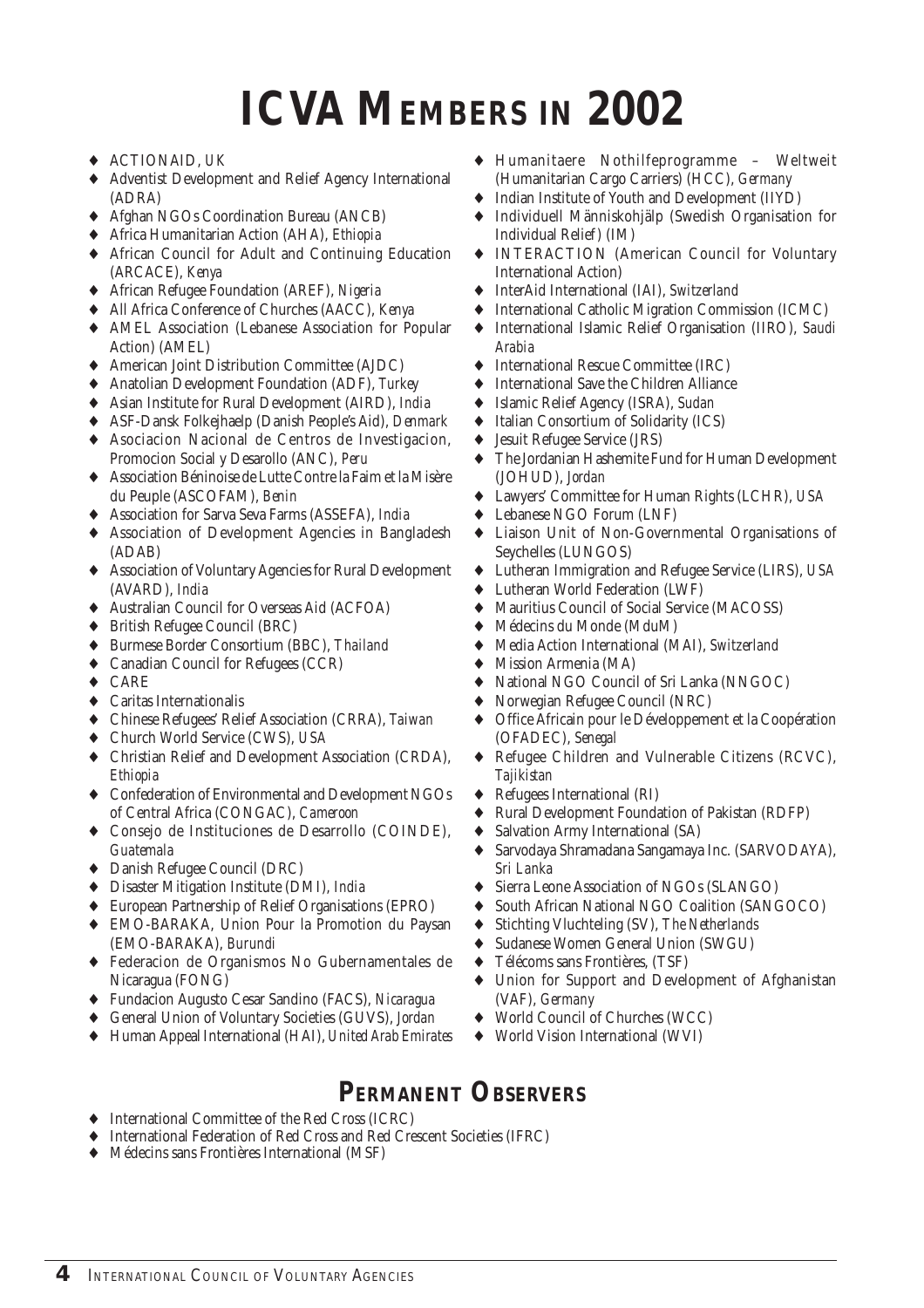# **FOREWORD FROM THE ICVA CHAIR (2002)**

2002 marked another momentous year for ICVA as it moved further towards ensuring its position as a global focal point for NGOs on humanitarian and refugee policy matters.

2002 also marked the 40 year anniversary of the organisation. We took the liberty to celebrate this achievement at a reception hosted by the ICRC where it all started back in 1962. I believe that we had every reason in the world to celebrate the anniversary and to be proud of the fact that we have been able to stick together for all these years. The idea that was born 40 years ago is still alive and adds value to the international NGO community.

Though the idea behind the creation of ICVA has not changed over the years, the issues and the way we work have undergone major changes. These changes reflect the fact that the world of today is very different from the world of 1962. Even though the challenges are numerous and the resources are much too limited, ICVA has been able to make a difference to our members and to the victims of conflicts and other marginalized groups. They may be modest differences, but, nevertheless, a difference that is visible.

Through our privileged and friendly relations with various UN humanitarian and human rights agencies and other major players in the international arena, we are able to influence governments' decision-making on refugee and humanitarian policy, on guidelines for working with IDPs, for the use of military assets in humanitarian assistance, standards for humanitarian assistance, and the development of accountability mechanisms for humanitarian aid and the behaviour of aid workers, as well as many other issues of importance to our members.

The quality of our work, interventions, and representation at UNHCR's Executive and Standing Committees, at Inter-Agency Standing Committee meetings, in the Sphere management committee and numerous other meetings reflects the collective knowledge and know-how of our members. But without ICVA's small, highly professional, and committed staff, we would not have been able to make such a difference. I want to pay tribute to this effort.

During the past five years, I have had the great privilege of chairing the ICVA Executive Committee. It has been an honour to serve ICVA during both difficult and challenging times. It has been great fun to work with so many committed and intelligent persons serving ICVA and our common objectives. Elizabeth Ferris of the World Council of Churches has now taken over as Chair. I wish her and the new EXCOM all the best and great success.

Over the past five years, I never once felt that ICVA lost its relevance to its members, partners, or the world. And, I am still convinced that if ICVA did not exist, we would have to reinvent her.

Anders Ladekarl Chair of the ICVA Executive Committee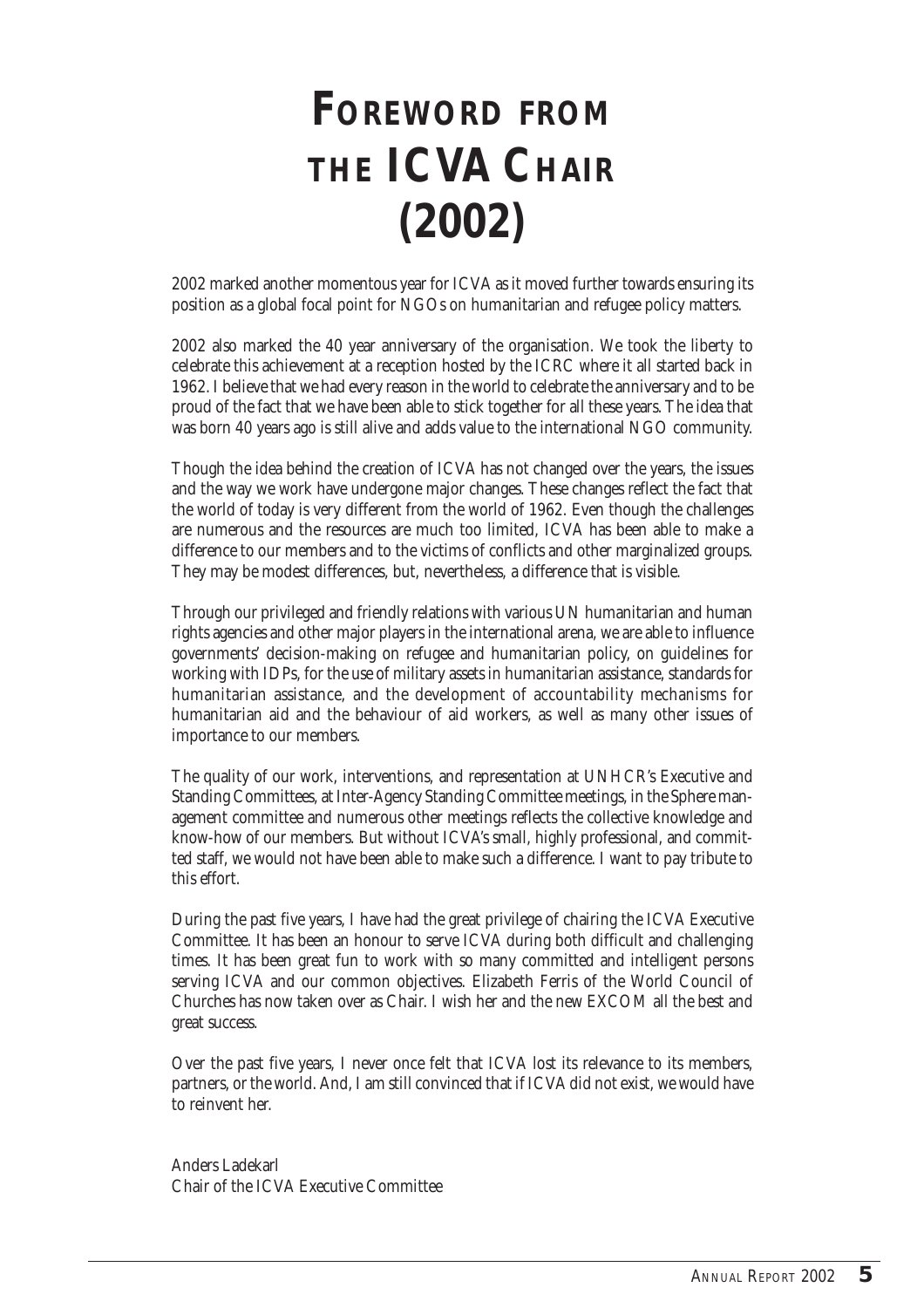# **ADVOCACY**

#### **GUIDELINES ON MILITARY AND CIVIL DEFENCE SUPPORT FOR HUMANITARIAN AID**

A joint effort of a group of States and humanitarian agencies to draft guidelines on the use of military and civil defence assets (MCDA) in support of UN humanitarian assistance in complex emergencies came to fruition at the end of 2002. While these guidelines cover only a small part of the much larger issue of the relationship between the military and humanitarian agencies, several agencies, including ICVA, had expressed serious reservations about the guidelines earlier in the year. The draft did not properly reflect essential humanitarian principles nor did it emphasise the points that military support for humanitarian aid should be a last resort and that it can only be provided under civilian coordination. Although pressure was put on ICVA and the other agencies to withdraw<br>the reservations. the reservations, the opposition resulted in a much better final document that<br>humanitarian actors. humanitarian governments, and the military can use in their work.

The unit responsible for facilitating the drafting process of the guidelines, the Military and Civil Defence Unit (MCDU), which is housed in OCHA, was the subject of an inter-agency review in which ICVA also participated. The review, led by Martin Griffiths, concluded that MCDU has the potential for facilitating the coordination process that deals with the humanitarian-military interface and in advocating humanitarian principles in this process. Unfortunately, little follow-up to the conclusions and recommendations has been seen since the review was completed.

## **FIELD-BASED NGOS NEED TO COORDINATE ON POLICY AND ADVOCACY: SUPPORTING NGO COOPERATION AND COORDINATION**

As a Geneva-based network of NGOs, ICVA is often seen as the coordinator of the NGO community. Governments, international organisations, and others look to ICVA as a focal point for representation and NGO coordination. Clearly, ICVA is involved in the coordination of humanitarian policy and NGO positions at the global level.

At this level, ICVA has been actively participating in NGO-led policy initiatives, such as the Sphere Project and the Reach Out Refugee Protection Training Project. Both initiatives are trying to improve the quality of humanitarian response: Sphere through the establishment of a humanitarian charter and minimum norms in four assistance sectors, and Reach Out through the training of humanitarian NGO staff on refugee law, with a view to integrating protection elements into assistance programmes.

It is rare that ICVA gets involved in operational coordination, as this best happens at the field level. On special occasions, however, at the request of members or close partners, ICVA can support NGO coordination structures on the ground, particularly with regards to their role in the coordination of policy issues and advocacy.

## **NGOS FIND INCREASED OPPORTUNITIES TO ENGAGE WITH THE IASC**

NGO access to the primary international body for humanitarian coordination, the Inter-Agency Standing Committee (IASC), remains limited to three NGO networks – ICVA, InterAction, and the Steering Committee for Humanitarian Response. Yet despite this limited presence, NGOs were able to have some of their concerns heard in the IASC. NGO presence helps to provide a 'reality-check' through the sharing of practical information and field experience. As part of the IASC process, European and Geneva-based NGOs have been meeting on a monthly basis with UN agencies and international organisations since the beginning of 2002. The goal of these meetings is not only information-sharing, but also trying to insert NGO thinking into inter-agency coordination on humanitarian issues. Over the year, NGOs presented their views and information for discussion on countries, such as Angola and Chechnya, and on themes, such as the relationship with the military and sexual exploitation by aid workers.

## **IMPROVING STAFF SECURITY THROUGH COLLABORATION**

The work done by UN and non-UN actors on improving staff security during 2000 and the final recommendations adopted in 2001 provide practical guidance on ways to improve staff security through collaboration. Efforts to disseminate the recommendations and implement them need to be continued. It seems that too often, humanitarian actors are not aware of the recommendations, the "menu of options" that were developed, or the consultant's report, which offers further insights into the staff security issue. These results of the Inter-Agency Standing Committee's Task Force on Staff Security should not be forgotten, particularly when security is becoming a greater challenge for humanitarian actors. Any comments and suggestions on the recommendations can feed into follow-up that the IASC Working Group is to do. The reports and recommendations from the Task Force are available on ICVA's website: <www.icva.ch/cgi-bin/browse.pl?doc=doc00000234>.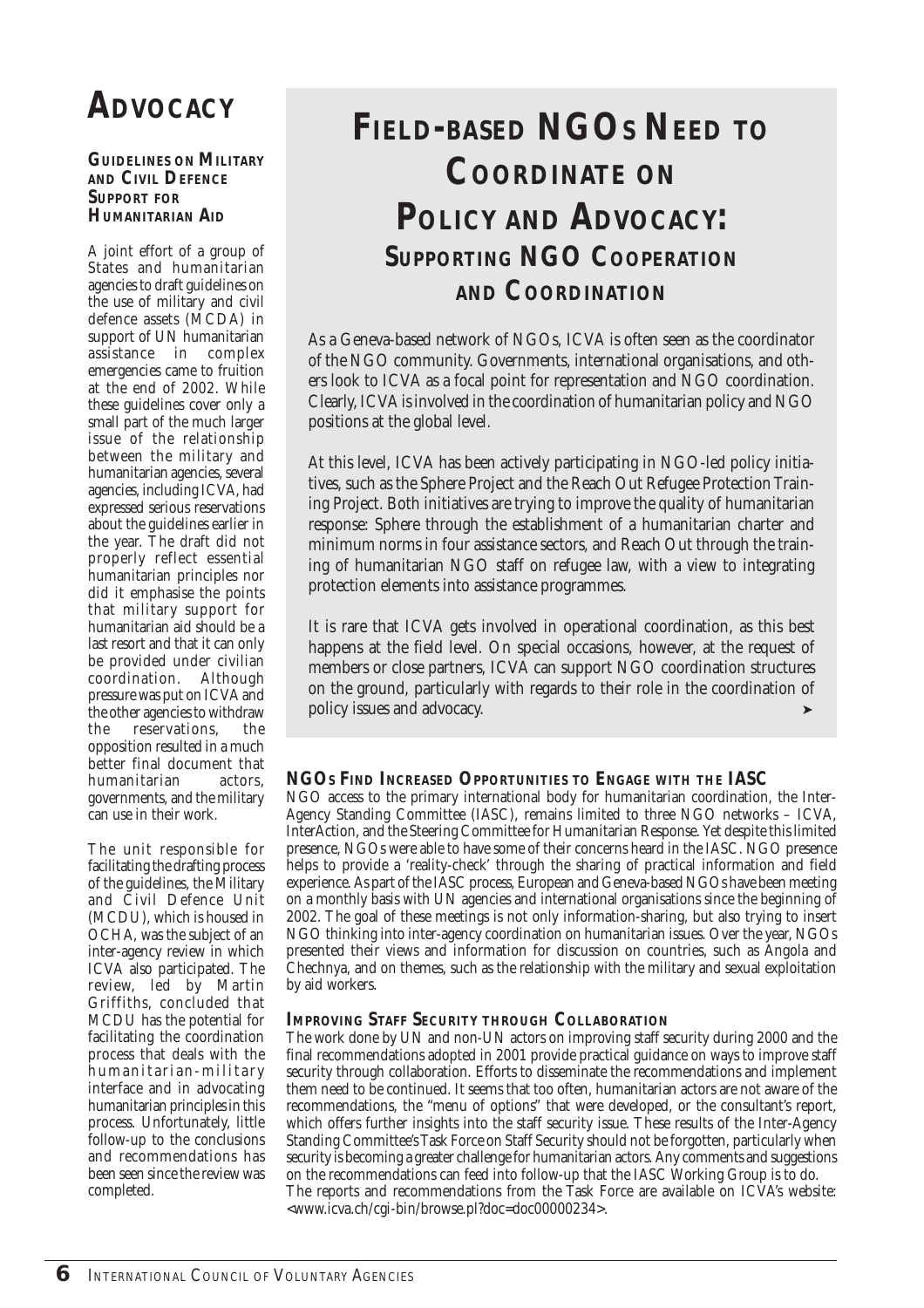#### *(continued)*

A trip of the ICVA Coordinator in March 2002 looked at NGO coordination mechanisms in Afghanistan and what support ICVA could provide in order to strengthen these mechanisms. In the first weeks and months of a humanitarian crisis, the focus of humanitarian coordination is almost exclusively on technical and operational affairs: who does what, and where. What is crucial, however, is that operations are informed by, or incorporate, policy and protection issues. In the Afghan context, the role of the military in the aid effort and the protection of internally displaced persons (IDPs) and returnees were (and are) but two of the pressing issues that NGOs faced. To a certain degree, initiatives such as Sphere and Reach Out offer a framework for analysis for NGOs in dealing with these issues.

The ICVA Coordinator's trip found that there had been little discussion among NGOs about these issues at the time. Since the spring of 2002, however, the two leading NGO bodies, the Agency Coordination Body for Afghan Relief (ACBAR) and the Afghan NGOs Coordination Bureau (ANCB), have been able to step-up their activities and have played an active role in coordination on NGO policy and advocacy. Some NGOs developed a Sphere initiative and ACBAR has been very outspoken on the US-led initiative to set up Provincial Reconstruction Teams (PRTs), which mix humanitarian, development, and military profiles into one entity.

For NGO coordination to be effective, it must link operational and policy issues and focus on advocacy. Humanitarian action and coordination are not just about the delivery of services and the division of labour. Humanitarian coordination is a much broader concept that should focus on the complementarity of agencies and actors – not on the "one-size-fits-all" approach. The aim is not to agree on one position or policy, but to ensure that NGO and civil society concerns and thinking are not overlooked. At the same time, however, NGOs must always ensure that they are not co-opted and avoid their participation being merely token.

## **UNHCR**

## **REFUGEE PROTECTION CONSULTATIONS END, BUT WORK STARTS NOW**

With the adoption of the Agenda for Protection by UNHCR's Executive Committee, the Global Consultations on International Protection, set up by UNHCR to reinforce the protection of refugees, came to an end. The real work, however, started with the Agenda's endorsement. The value of the Consultations will only be proved if the implementation of the Agenda will help to bring an end to the increasingly restrictive policies vis-à-vis refugees and asylum-seekers seen in a number of Western and developing countries. In this sense, mechanisms must be developed to hold governments accountable for their commitments towards implementing the Agenda. On the international level, NGOs will be continuing their advocacy on the need for a forum where violations of the rights of refugees can be discussed and where governments can be held accountable.

In 2002, ICVA undertook a review of its refugee policy work over the past three years, as a lead-up to the ICVA General Assembly. The review, carried out by a consultant, highlights ICVA's work in the context of the Global Consultations, but notes that the focus needs to shift more to the field level. Field-based NGOs' information, monitoring, and advocacy in refugee protection will be crucial in moving the six goals of the Agenda for Protection forward. The recommendations of the review were incorporated into ICVA's Strategic Work Plan 2003- 2005.

## **UNHCR AND ICVA**

One of ICVA's most important functions continues to be the facilitation of NGO input into UNHCR's Executive and Standing Committee meetings throughout the year. With only one NGO statement permitted per agenda item, the coordination of statements is a challenging, but fruitful effort given the appreciation expressed about the quality of the NGO statements. NGOs are able to provide an honest assessment of the state of refugee protection, which UNHCR and other States are often not able to do. By calling UNHCR and States to account for refugee protection failures, the hope is that positive changes result for refugees. (All the NGO statements can be found on<br>the ICVA website: website: **www.icva.ch**.)

ICVA continued to co-host the UNHCR-NGO Pre-Executive Committee Consultations (Pre-EXCOM), the largest annual event bringing together UNHCR and NGOs. Improvements continued to be made in the format of the meeting with various panels on thematic issues and regions. Among the discussions were refugee security, staff security,<br>standards, IDPs, and standards, IDPs, and prevention of sexual exploitation. The efforts are meant to open up the discussion between UNHCR and NGOs, but the link between Pre-EXCOM and EXCOM still needs to be strengthened. The report of Pre-EXCOM is available on ICVA's website (**www.icva.ch**).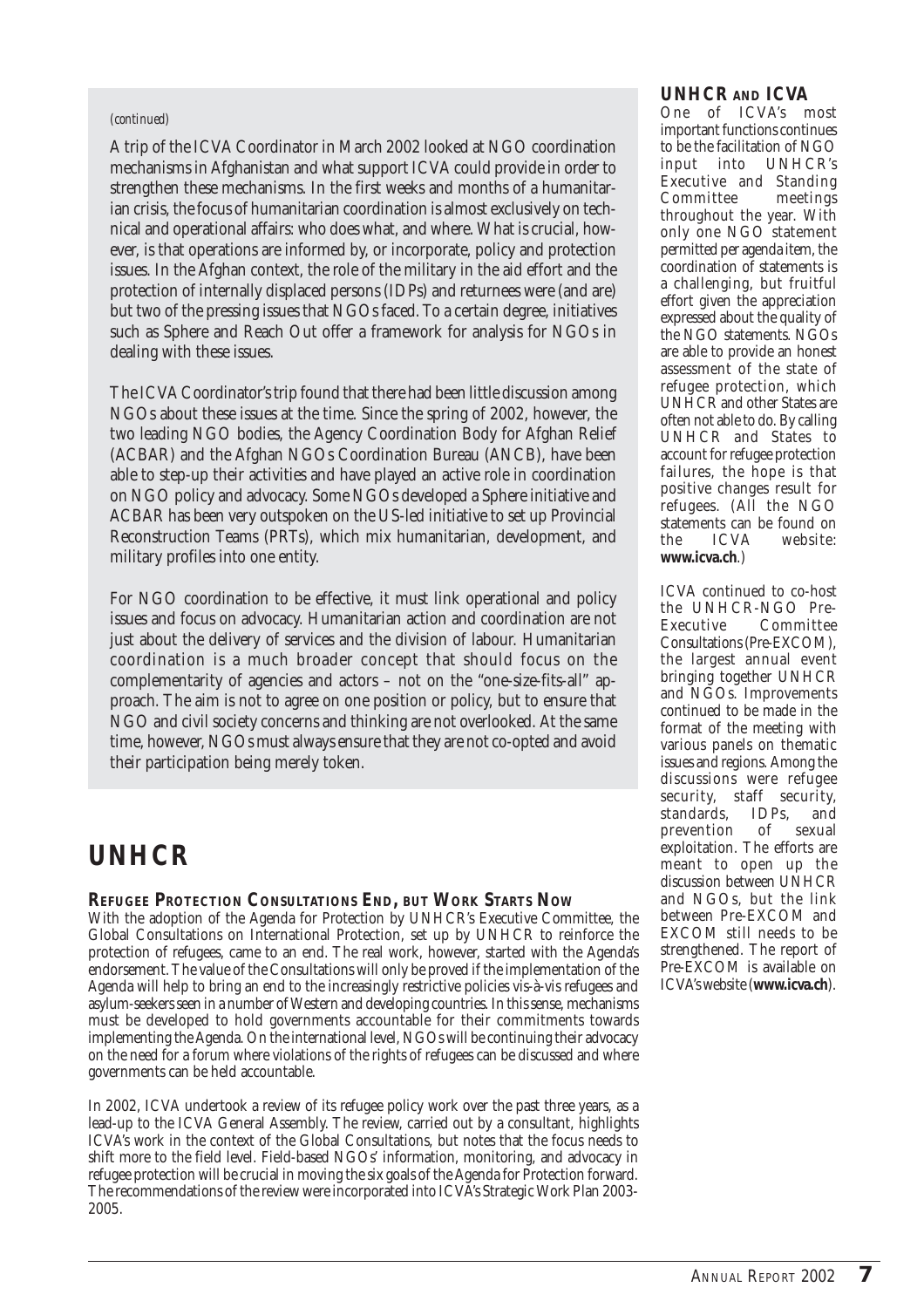## **IDPS**

The recommendation of the UN's Special Coordinator on Internal Displacement to set up a small, non-operational unit within the UN to support the response to IDPs came to fruition at the beginning of 2002. The IDP Unit, placed in OCHA and reporting directly to the Emergency Relief Coordinator (ERC), started work as of 1 January 2002. With staff seconded from UN agencies, the NGO consortia, and IOM, the Unit was to support the work of the ERC and improve the work of UN Country Teams on the collaborative approach. The idea was that after a year, the Unit would be evaluated for its effectiveness.

ICVA supported the work of the Unit, although the fears that the Unit would not be able to solve the UN's problems in adequately addressing the needs of IDPs continued to exist. It was also felt that the commitment of agencies to supporting the Unit and the collaborative approach could be questioned. The NGO Reference Group on IDPs continued to be updated and consulted by ICVA on the work of IDPs. NGOs interested in being added to the Reference Group's e-mail list should write to: **secretariat@icva.ch**.

## **THE CHALLENGES OF COMBATING SEXUAL ABUSE**

During the first few months of 2002, many humanitarian workers were caught off-guard when it was revealed in the media that sexual exploitation and abuse were ongoing in refugee camps in West Africa. It was alleged that peacekeepers, humanitarian workers, refugee and community leaders, teachers, and others were trading money and goods (as meagre as biscuits and plastic sheeting) for sex with refugee children.

Everyone acknowledged that if such abuse was taking place in West Africa, the chances of it happening elsewhere were quite high. To make matters worse, there was a certain crisis in partnership between UNHCR and NGOs that emerged, as the study that uncovered the problem in West Africa had been commissioned by UNHCR and Save the Children UK. The initial lack of any sharing of the findings by UNHCR led many NGOs to question UNHCR's commitment to partnership with NGOs in ensuring better refugee protection. The realisation eventually came about on UNHCR's side that there is an interdependence between UNHCR and NGOs on the ground. The organisational distinctions that we make in the humanitarian community are not often noted by those with whom we work. UNHCR, other UN agencies, NGOs, and governments soon all worked together to tackle the problem of sexual abuse and exploitation.

The need to "clean up" the humanitarian house, rightly, became an immediate priority. The quick reaction was to get to writing and implementing codes of conduct to address the problem. Discussions took place about developing a common code of conduct for humanitarian workers. The challenge with codes of conduct, however, is that once staff sign them, how can their implementation be guaranteed? How far can a code of conduct go in terms of delineating staff behaviour outside office hours? Are all staff – national, international, and refugee staff, for example – subject to the same codes of conduct? How much do the personal actions of an aid worker reflect on the organisation for which s/he works?

## **ICVA**

## **ICVA'S CONFERENCE AND 12TH GENERAL ASSEMBLY**

The 12th ICVA General Assembly (GA) was set to take place in 2002, with a preceding Conference on *NGOs in a Changing World Order: Dilemmas and Challenges*. The ICVA Executive Committee had decided to hold the GA in India, with ICVA member the Association of Voluntary Agencies for Rural Development (AVARD) hosting the event. Given the political tensions between India and Pakistan early in 2002, the EXCOM felt that another location might be easier for logistical reasons. The National NGO Council of Sri Lanka (NNGOC) offered to host the GA and Conference later in 2002. Preparations were well underway for both events, but, unfortunately, inadequate funding meant that the events had to be postponed until February 2003 when they were held in Geneva, Switzerland. The Conference was held from 14-15 February 2003 and the General Assembly was held on 16-17 February 2003. A special issue of *Talk Back* was produced in preparation. Background documents for the Conference and General Assembly, as well as the Conference report and minutes from the General Assembly, can be found on ICVA's website on the Information Resources page (**www.icva.ch**). ➤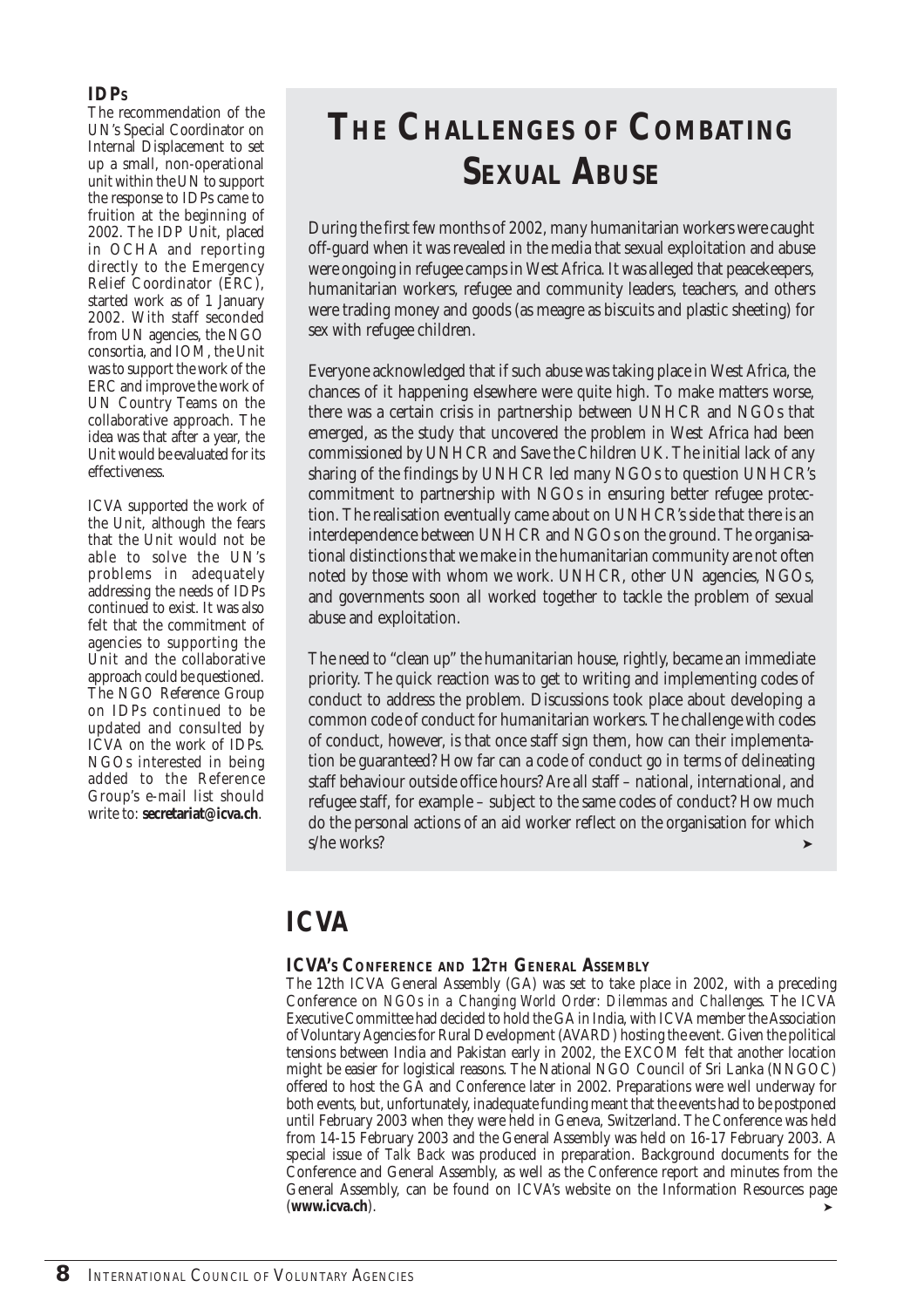#### *(continued)*

There is no "quick fix" solution for organisations trying to put a stop to sexual exploitation or abuse. The Inter-Agency Standing Committee (IASC) formed a Task Force on Protection from Sexual Exploitation and Abuse. The Task Force developed core principles to be incorporated into organisations' codes of conduct, as a minimum. A Plan of Action was also developed by the Task Force, which outlines several steps that must be taken by the humanitarian community to prevent sexual abuse and exploitation and to respond to survivors' needs. IASC members committed to taking forward the plan of action and ensuring incorporation of the common elements into their codes. Interestingly, several NGOs felt that the common elements did not go far enough in terms of drawing lines for staff.

A code of conduct is only one of many steps that need to be taken by organisations. An overall change of culture within organisations is ultimately what is required. No longer can incidents go unreported or not investigated. There must be reporting mechanisms put in place – for those with whom we work and for staff – that allow people to safely express their concerns without fear of repercussions. But once those reports have been made, mechanisms must also be put in place that ensure investigations look into those reports. Many NGOs may not be able to develop their own investigations' capacity, but working together is one solution.

Despite the good work done in trying to prevent sexual abuse and exploitation, there is still much more to be done. Delicate issues around involving national law enforcement and police bring a whole other range of issues for humanitarian organisations to consider. Are national laws in-line with standards expected of an NGO's staff? Should NGOs report incidents to police who are known to be disrespectful of human rights? The challenges are not easily overcome, but humanitarian agencies will have to continue to confront them as long as sexual exploitation and abuse persist.

#### *(continued)*

The EXCOM felt that the GA would be an appropriate time to reaffirm the direction in which ICVA's work had progressed since 1998 and submitted a new mission statement to be adopted. The mission statement, describing ICVA as *An Advocacy Alliance for Humanitarian Action*, was adopted by the GA in February 2003.

#### **40 YEARS OF ICVA**

On 6 March 2002, ICVA celebrated 40 years of existence. In order to mark the occasion, a special section on the website was created that looked at ICVA's history and looked forward to the 12th ICVA General Assembly and the Conference preceding it. A "birthday" celebration was held at the International Museum of the Red Cross and Red Crescent – an appropriate venue given that ICVA's first home was at the International Committee of the Red Cross (ICRC). The UN High Commissioner for Refugees, Ruud Lubbers, and the President of ICRC, Jakob Kellenberger, reflected on the work and importance of ICVA at the event.

#### **THE RECENT PAST, THE PRESENT, AND THE NEAR FUTURE: ICVA RETREAT**

In preparation for the ICVA General Assembly, the Secretariat felt that a reflection with some ICVA members and partners would be a helpful way to look at ICVA's work from the perspective of both "insiders" and "outsiders". A day and a half retreat was organised with a small number of NGO, UN, and government representatives. A frank and honest debate reviewed and analysed ICVA's failures, achievements, and performance from 1999 onwards and also proposed concrete suggestions for ICVA's Strategic Work Plan 2003-2005. The ideas and discussions that resulted contributed to the Work Plan and to the ICVA Review 2000-2002.

#### *Dear ICVA,*

*Congratulations on the 40th anniversary from a former Board member (1980s with the British Refugee Council). I continue to believe strongly in the value of an organisation such as ICVA and wish you continued life and success over the next ten years.*

*Martin Barber Chief, UN Mine Action Service*

*\*\*\**

*On the occasion of the 40th. Anniversary of ICVA I should like to congratulate ICVA, its Executive and Secretariat – and wish you all the best for the future. ICVA is, and will be, necessary more than ever. I wish you all a good celebration and successful planning of your next General Assembly…. I follow ICVA and its* Talk Back *with interest and enthusiasm.*

*With regards and respect from a supporter,*

*Arne Piel Christensen Chair of VOICE (Voluntary Organisations in Cooperation in Emergencies), Former Secretary-General of the Danish Refugee Council, Former Vice-President of ICVA*

*\*\*\**

*Happy birthday to ICVA! Through all the ups and downs, ICVA has provided an essential coordinating and informationsharing function, which in turn has helped its members and the UN system promote refugee protection. Your work has played an important role in saving many lives. What you do, what you help us the members do together, is very much appreciated. All best wishes for the next forty years!*

*With warm regards,*

*Ralie Deffenbaugh President, Lutheran Immigration and Refugee Service*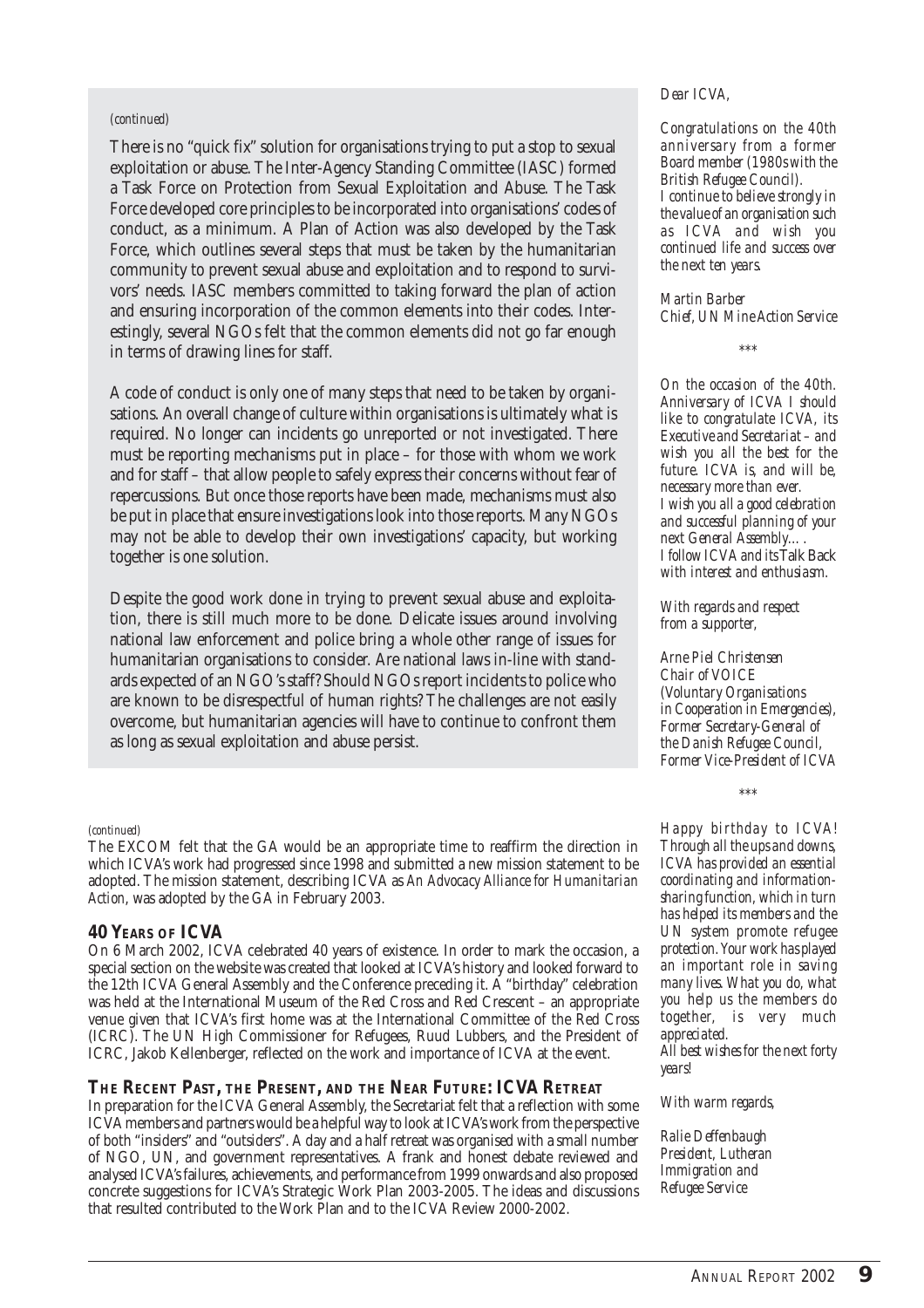## **TALK BACK**

**THE NEWSLETTER OF THE INTERNATIONAL COUNCIL OF VOLUNTARY AGENCIES (ICVA)**

## **VOLUME 4-1, 21 MARCH 2002**

*Editorial*

♦ Band-Aids for Humanitarian Workers

#### *In The News*

- ♦ Power and Privilege
- ♦ Aid, NGOs, and Somalia's Security
- ♦ Protection for Civilians in Liberia Needed Now

#### *Issue of the Month: Protection Training*

- ♦ Don't Just Train
- ♦ Reach Out Improving Refugee Protection: How Far Have We Come?
- ♦ Enhancing the Protection of Civilians in Conflict Situations: Ecogia Protection Seminars

#### *Focus on Burundi and Tanzania*

♦ When Going Home is Not an Option

#### *ICVA Turns 40*

♦ New Section of Website Launched

\* \* \*

## **VOLUME 4-2, 25 SEPTEMBER 2002**

#### *Editorial*

♦ High Hopes for the New High Commissioner

*In The News*

- ♦ Why Do NGOs Bother with EXCOM?
- ♦ When IDPs are in the Hands of a World Power
- ♦ Sexual Exploitation: Sadly, It's Not Over
- ♦ How Active and Reliable is UNHCR in the Response to IDPs? By Roberta Cohen

#### *Issue of the Month: Protection*

- ♦ Demystifying Protection
- ♦ Implementing the Agenda for Protection: Hypocrisy or Sincere Effort?

#### *Opinion*

- ♦ Housing Rights: A Neglected Issue by the Humanitarian Community, By Scott Leckie
- ♦ Public Domain Accountability: The Need for More Effective Independent Monitoring, By Edward Girardet

*ICVA Conference and General Assembly*

♦ Colombo, Sri Lanka: 14-17 February 2003

*Protecting Rights Through Humanitarian Action*

New Web-Based Human Rights Resource for Humanitarian Workers on the ICVA Website (www.icva.ch) \* \* \*

ICVA has been producing *Talk Back*, its primarily electronic newsletter, since April 1999. Back issues of *Talk Back* are available on ICVA's website: **www.icva.ch** on the *Information Resources* page. *Talk Back* is generally published in English, French, and Spanish.

Articles in *Talk Back* are written with information gathered from various sources, including from member agencies and partners.

To subscribe to *Talk Back*, send an e-mail to **talkback@icva.ch** with the message *subscribe*, indicating your language of preference (English, French, and/or Spanish).

Comments on *Talk Back* are welcome: **talkback@icva.ch**.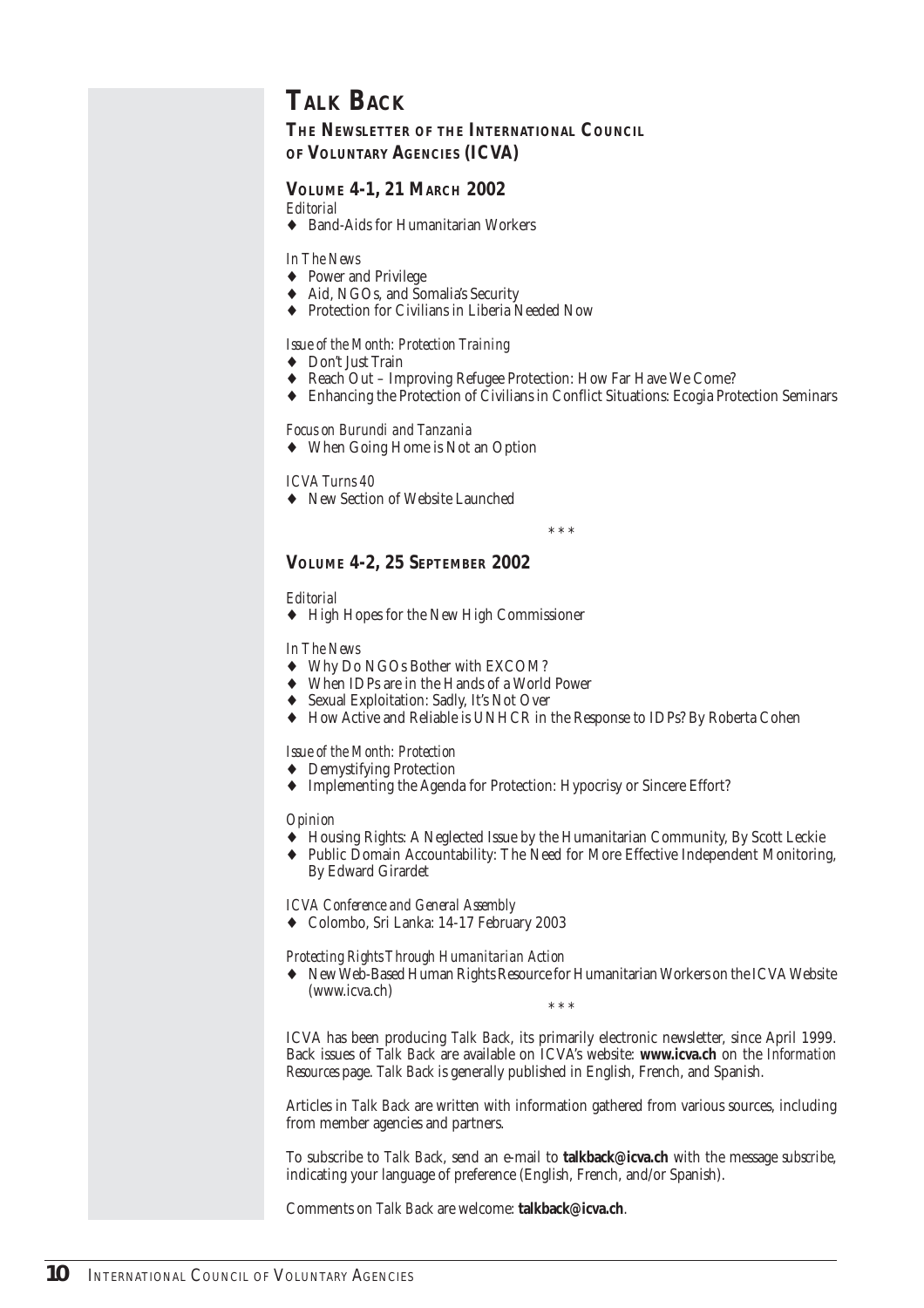## **INFORMATION**

#### **WEBSITE –** *PROTECTING RIGHTS THROUGH HUMANITARIAN ACTION*

The Inter-Agency Standing Committee's Reference Group on Humanitarian Action and Human Rights produced the IASC publication *Growing the Sheltering Tree: Protecting Rights through Humanitarian Action*. The book collects various examples of ways that humanitarian workers have protected rights through innovative programmes.

As a follow-up to the workshop co-hosted by ICVA and the Office of the High Commissioner for Human Rights (OHCHR) on *Human Rights Training for Humanitarian Actors*, held in November 2001, and to provide an electronic home for *Growing the Sheltering Tree*, the Reference Group supported the creation of webpages on ICVA's website (**www.icva.ch**) dedicated to *Protecting Rights through Humanitarian Action*. Along with electronic versions of *Growing the Sheltering Tree*, the webpages provide documents and links related to training and toolkits, including manuals and guidelines, and other resources, such as information-sharing resources, case studies, and policy documents. The webpages are also meant to make *Growing the Sheltering Tree* a living document by allowing humanitarian workers to provide their own examples of how they have protected rights through their programmes. If you have such examples, please send them to **webmaster@icva.ch** for posting.

## **ICVA EXECUTIVE COMMITTEE MEMBERS 2002**

Chair: Mr. Anders Ladekarl, *DRC* Vice-Chair: Dr. Elizabeth Ferris, *WCC* Treasurer: Ms Roswitha Dinger, *LWF*

Mr. Kebede Asrat, *CRDA* Mr. Jim Bishop, Mr. Rick Augsburger, *INTERACTION* Mr. William Canny, *ICMC* Mr. Paul Meijs, *CARE* Mr. Mamadou Ndiaye, *OFADEC* Mr. Tom Getman, *WVI* Mr. P.M. Tripathi, *AVARD*

## **ICVA SECRETARIAT 2002**

Mr. Ed Schenkenberg van Mierop, Coordinator Ms Manisha Thomas, Humanitarian Affairs Officer Ms Dominique Gilliéron, Secretarial Assistant Ms Tina Pfenninger, Finance Officer Ms Lieske Pott Hofstede, Programme Advisor Mr. Jan Ven, Programme Advisor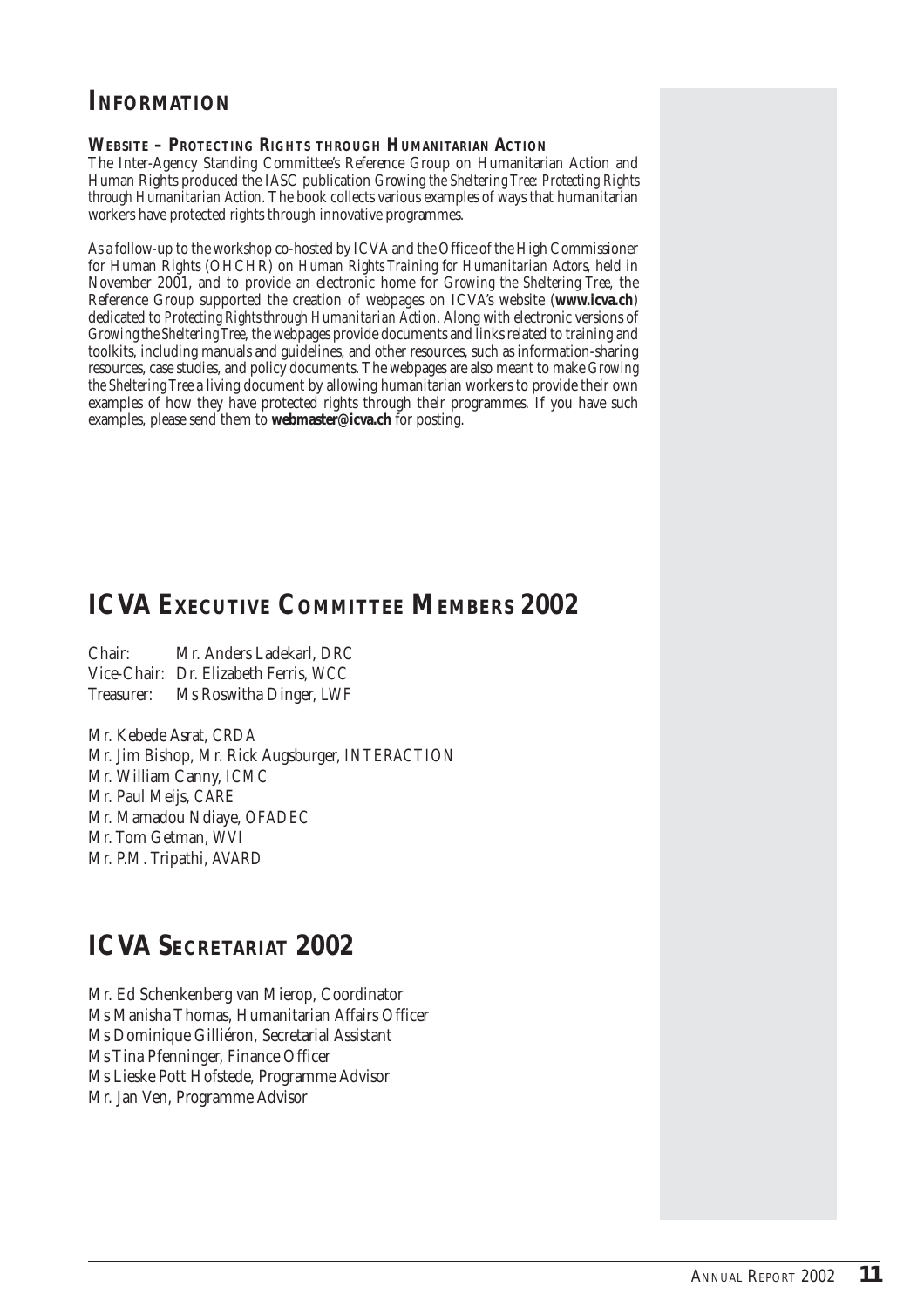# **FINANCES**

## **STATEMENT OF INCOME AND EXPENDITURES 1 January 2002 to 31 December 2002 with comparative figures (all figures in Swiss francs)**

|                                                                       | 2002                    | 2001                     |
|-----------------------------------------------------------------------|-------------------------|--------------------------|
| <b>INCOME</b>                                                         |                         |                          |
|                                                                       |                         |                          |
| Membership fees<br>DANIDA via Danish Refugee Council (DKK 400,000.00) | 186,413.17<br>78,000.00 | 194,931.74<br>101,247.95 |
| Norway - Ministry of Foreign Affairs                                  |                         |                          |
| via Norwegian Refugee Council (NOK 200,000.00)                        | 39,400.00               | 46,714.48                |
| Swiss Government DDC/SDR                                              | 50,000.00               | 50,000.00                |
| UNHCR, Switzerland (USD 21,935)                                       | 32,288.30               | 0.00                     |
| DGIS-Netherlands Ministry for Development Cooperation                 | 0.00                    | 33,444.00                |
| Participations in Support Services from Projects                      | 25,720.94               | 98,289.92                |
| Reserve liquidation                                                   | 20,000.00               | 0.00                     |
| IM World Aid loan-related adjustments                                 | 77,131.25               | 0.00                     |
| Ford Foundation, USA project balance to core                          | 10,968.07               | 0.00                     |
| <b>Miscellaneous</b>                                                  | 6,296.55                | 5,369.14                 |
| Adjustment on 2001 payables                                           | 890.64                  |                          |
| Exchange rate gain and bank interest                                  | 102.65                  | 307.15                   |
| Project income/project fund balances                                  | 96,554.03               | 500,939.64               |
| <b>Total income</b>                                                   | 623,765.60              | 1,031,244.02             |
| <b>EXPENSES</b>                                                       |                         |                          |
| Core salaries                                                         | 269,446.10              | 258,585.82               |
| <b>Consultancy fees</b>                                               | 12,280.75               | 7,073.42                 |
| <b>Social Charges</b>                                                 | 65,065.55               | 59,478.15                |
| <b>Provident Fund</b>                                                 | 34,222.50               | 29,648.20                |
| Other Personnel charges                                               | 875.00                  | 478.40                   |
| Website related charges                                               | 10,896.64               | 4.733.70                 |
| <b>Executive Committee/General Assembly</b>                           | 20,526.90               | 18,169.82                |
| <b>General Asssembly reserve</b>                                      | 0.00                    | 10,000.00                |
| Office supplies/equipment/maintenance                                 | 18,016.81               | 14,133.03                |
| Travel and representation charges                                     | 12,505.06               | 16,131.90                |
| Publication and translation costs                                     | 11,795.22               | 29,879.14                |
| Office rental and utilities                                           | 40,821.90               | 33,266.90                |
| Postage and telecommunication costs                                   | 19,603.91               | 27,215.40                |
| Audit and legal fees                                                  | 3,000.00                | 3,000.00                 |
| Debit interest                                                        | 0.00                    | 9,800.00                 |
| Bank charges, exchange rate adjustment                                | 8,294.64                | 5,667.44                 |
| 40th Anniversary ICVA<br>Miscellaneous                                | 9,123.00                | 0.00                     |
|                                                                       | 290.00                  | 4,022.35<br>443,738.36   |
| Project expenses<br>Year-end balance for projects                     | 81,077.57<br>22,233.21  | 57,201.28                |
| <b>Total expenses</b>                                                 | 640,074.76              | 1,032,223.31             |
|                                                                       |                         |                          |
| Excess of income over expenses or - expenses over income              | $-16,309.16$            | $-979.29$                |

## **MEMBERSHIP FEES**

Discussions were on-going within the ICVA Executive Committee concerning the formulation of a new fee structure for ICVA members. The plan is to increase the overall income from membership fees in order to cover a larger percentage of ICVA's core costs. The new structure was to be approved by the 12th ICVA General Assembly in 2003 and applied from 2004 onwards.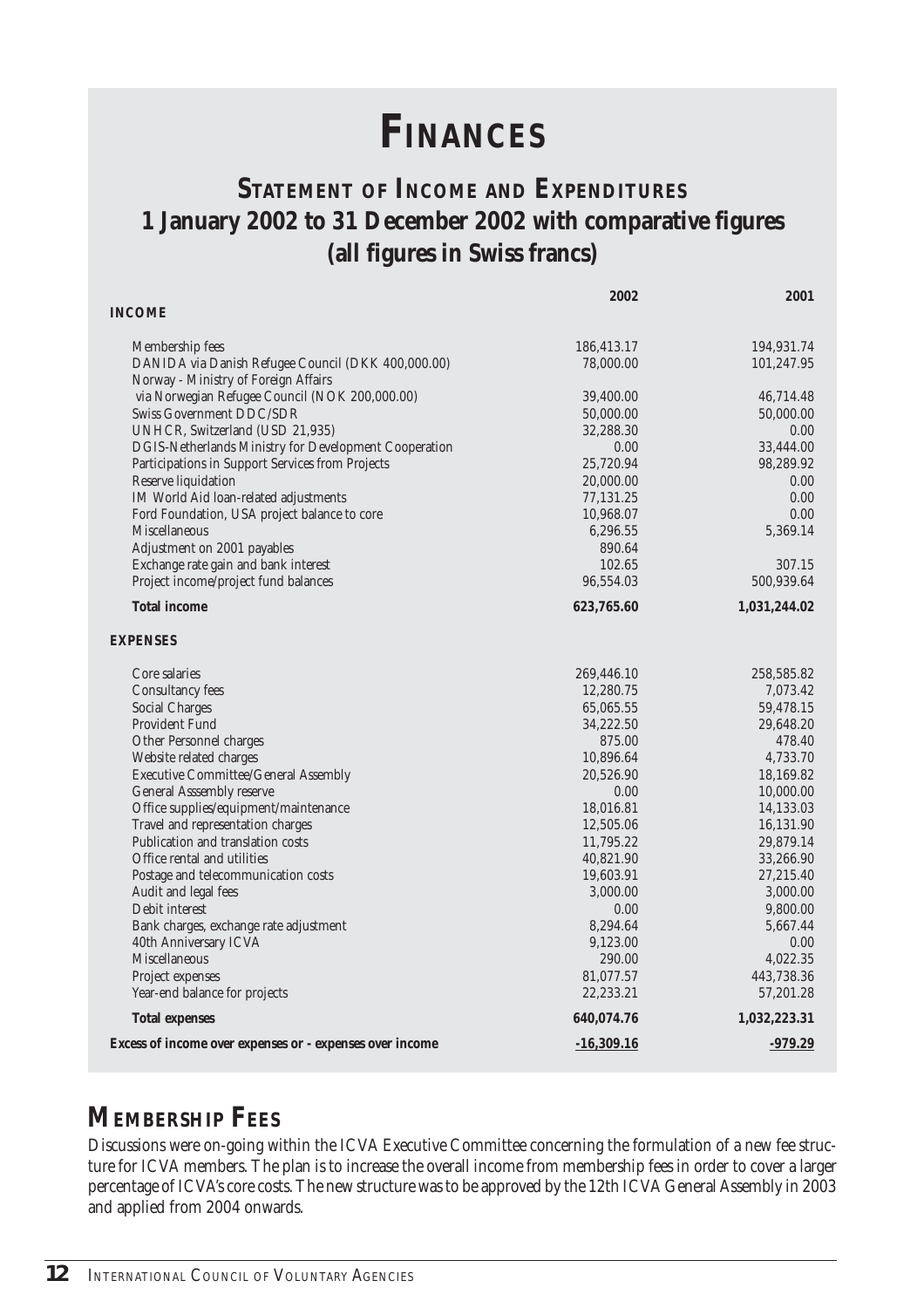# **FINANCES**

## **BALANCE SHEET STATEMENT as at 31 December 2002 with comparative figures (all figures in Swiss francs)**

|                                                   | 31/12/2002                 | 31/12/2001    |
|---------------------------------------------------|----------------------------|---------------|
| <b>ASSETS</b>                                     |                            |               |
| Petty Cash                                        | 337.40                     | 629.05        |
| Cash in bank accounts                             |                            |               |
| <b>UBS CHF</b>                                    | 3,079.48                   | 46,321.89     |
| <b>UBS USD</b>                                    | (USD 3,499.41)<br>4,849.85 | 67,629.25     |
| Accounts receivable and prepaid expenses          |                            |               |
| Accounts receivable                               | 6,195.33                   | 131,834.66    |
| Taxes on interest income                          | 123.55                     | 87.65         |
| Prepaid expenses                                  | 3,326.00                   | 0.00          |
|                                                   | 17,911.61                  | 246,502.50    |
| <b>LIABILITIES</b>                                |                            |               |
| Accounts payable                                  | 12,742.60                  | 138,107.16    |
| IM World Aid (member loan due 31.12.98)           | 145,465.00                 | 179,500.00    |
| Accruals & Provisions                             | 700.00                     | 0.00          |
| Restricted Funds /reserves                        | 26,343.00                  | 46,343.00     |
| OHCHR, Switzerland                                | 17,527.40                  | 17,527.40     |
| Stichting Vluchteling, Netherlands (USD 2,887.00) | 4,705.81                   | 4,705.81      |
| Ford Foundation, USA (USD 6,734.00)               | 0.00                       | 10,968.07     |
| Wellspring Advisors, USA                          | 0.00                       | 24,000.00     |
| WHO-OMS, Switzerland                              | 1,385.90                   | 0.00          |
| Accumulated deficit carry over at 31.12           | $-190,958.10$              | $-174,648.94$ |
|                                                   | 17,911.61                  | 246,502.50    |

## **SUPPORT TO ICVA PROJECTS**

- ♦ DFID, United Kingdom for ICVA Information System
- ♦ Unicef for *Protecting Rights through Humanitarian Action* webpages

## **AUDIT REPORT**

Full audit report available upon request: **secretariat@icva.ch**.